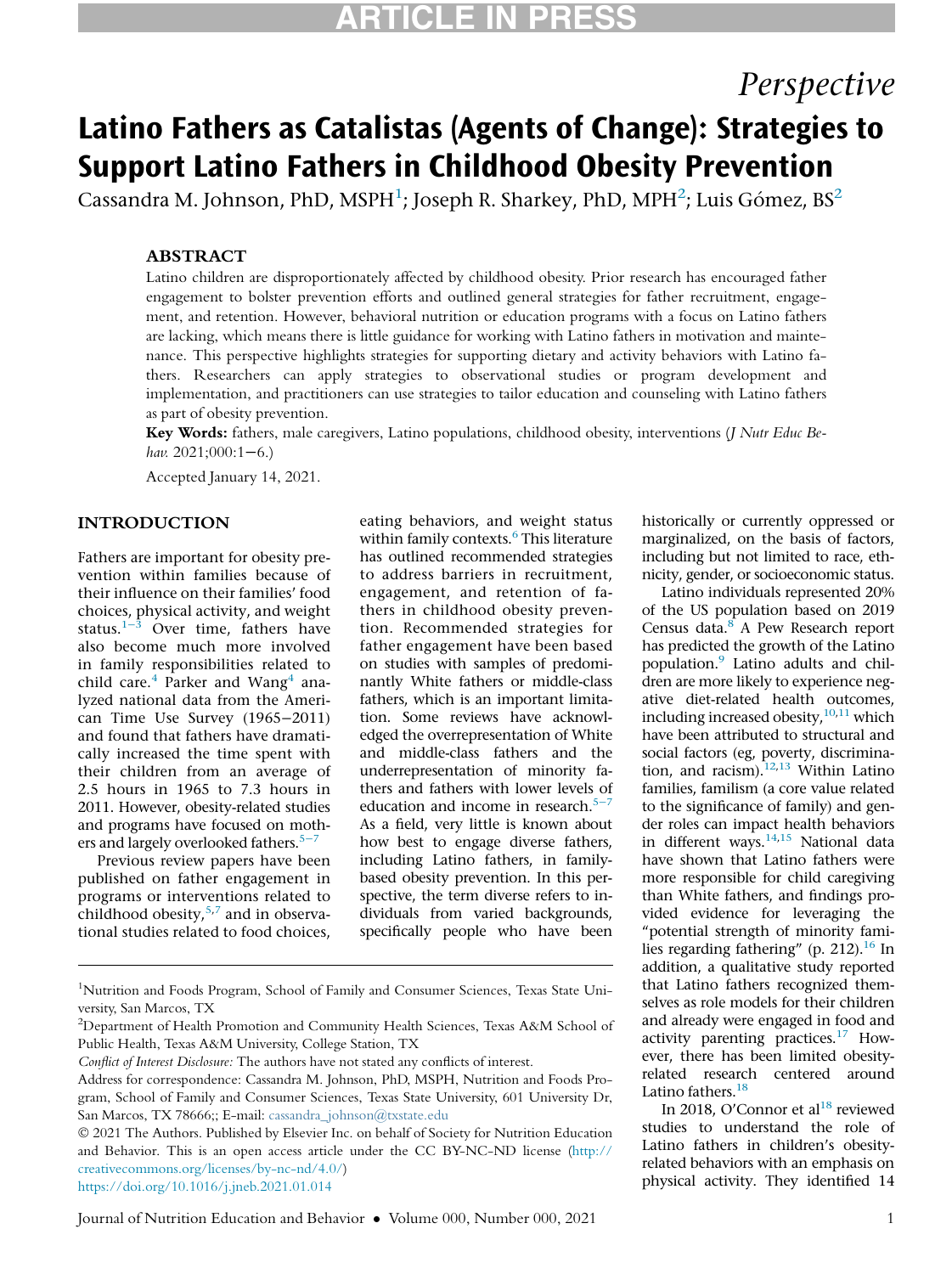# ARTICLE IN PRESS

## 2 Johnson et al Journal of Nutrition Education and Behavior • Volume 000, Number 000, 2021

eligible observational studies, but because there were no experimental studies (eg, behavioral interventions or programs), they did not put forth strategies for how to support motivation or maintenance (as part of pro-grams) with Latino fathers.<sup>[18](#page-5-10)</sup> In 2019, Vollmer and colleagues $19$  published a perspective article on father engagement in nutrition education and obesity research and described strategies related to recruitment, engagement, and retention. Although the Perspective by Vollmer et  $al^{19}$  summarized father engagement generally, there was little focus on strategies related to behavior change, including strategies specific to Latino fathers. Thus, there is a gap in the literature regarding strategies to support Latino fathers in obesity prevention, especially strategies for initiating and sustaining behavior change in programs.

Given the importance of supporting obesity prevention within Latino families and unrealized opportunities to engage Latino fathers as coparticipants, this article aims to provide perspective on supporting Latino fathers in nutrition and obesity-related programs and extends what is known by documenting strategies throughout a program (eg, from recruitment, engagement, retention through motivation and maintenance). The [Table](#page-2-0) outlines strategies related to recruitment, engagement, retention, motivation, and maintenance. In the following sections, strategies are discussed for supporting health-promoting dietary and activity behaviors with Latino fathers as part of childhood obesity prevention, which is based on previous observational studies with Latino fathers[,17,](#page-5-9)[20](#page-5-12)<sup>−</sup><sup>22</sup> father-focused studies and reviews.<sup>[2](#page-4-5),5[−](#page-4-2)7[,18](#page-5-10)[,19](#page-5-11)[,23](#page-5-13)</sup> and a review on recruitment and retention of minority participants.<sup>[24](#page-5-4)</sup>

## Recruitment

Building trust with the community is essential for research with participants from minority groups, including Latinos, and positively influences recruitment and retention.<sup>[24](#page-5-4)</sup> Prior work has emphasized more personalized and community-based recruitment approaches for minority participants, including Latino participants, such as using lay health

advisors, peer health educators, or community health workers, personal contact from community organizations, and referrals from family or friends.<sup>[24](#page-5-4)</sup> Concordance in the racial and ethnic background between project staff and participants can also support recruitment. $24$ Within Latino communities, promotores (Latino/a community health workers who share racial/ ethnic backgrounds, language, and culture) can be valuable collaborators. Previous research with Latino families in Texas has discussed engaging promotoras (Latina community health workers) as research partners.<sup>25</sup> However, it is unknown to what extent promotores have been involved in the recruitment of Latino fathers.

In community-based studies with Latino fathers, previous studies have recruited through local events, $21$ agencies or organizations including centers, schools, and Special Supplemental Nutrition Program for Women, Infants, and Children offices,  $17,20$  $17,20$  or through health providers, $22$  which are typical recruitment sites. Prior studies have outlined father-specific recruitment sites such as the internet, worksites, gym, and barbershops, and community venues such as public transit, sports events, school events, and schools.<sup>23,[26,](#page-5-16)[27](#page-5-17)</sup> However, among a subsample of minority and nonresident fathers, fewer fathers recommended doctors' offices and worksites as recruitment sites. $^{23}$  A group of Latino fathers suggested the following locations for recruitment: family parks or community centers like the YMCA, churches, flea markets, and sports events.<sup>18</sup> Previous studies also have emphasized targeting recruitment materials explicitly to fathers and communicating the benefits for the father-child relationship and family.<sup>[2](#page-4-5)[,5,](#page-4-2)[7](#page-4-3)[,18](#page-5-10)[,19](#page-5-11)</sup> Given the value of using more personalized and community-based recruit-ment methods.<sup>18[,19](#page-5-11)[,23,](#page-5-13)[24](#page-5-4)</sup> researchers may benefit from first contacting a family member or community partner before connecting directly with Latino fathers. For example, O'Connor et al<sup>18</sup> found that Latino fathers desired consent and opinions from their families regarding participation in research. However, others have argued that successful recruitment of fathers requires direct father

recruitment or a male staff member to facilitate recruitment.<sup>[7](#page-4-3),[19](#page-5-11)</sup>

### Engagement and Retention

In addition to appealing to fathers through recruitment, the literature supports emphasizing convenience (for the father participants), communicating the perceived benefits at the individual and family levels, creating more inclusive spaces for fathers (eg, scheduling father-only activities, having male research staff, designing interactive activities on the basis of father-specific preferences), incorporating opportunities for fathers to spend quality time with their children, and using incentives to recognize the value of fathers time and effort.<sup>2,[7](#page-4-3)[,18](#page-5-10),[19](#page-5-11)[,23,](#page-5-13)[24](#page-5-4)</sup> Previously, research studies with Latino fathers have used incentives (eg, gift card or cash \$20  $-$ \$75),<sup>[17](#page-5-9)[,20,](#page-5-12)[22](#page-5-15)</sup> although the use of incentives alone is likely insufficient to bolster engagement.<sup>[19](#page-5-11)</sup>

In addition, when working with minority fathers, researchers and practitioners must consider sociocul-tural factors.<sup>[7,](#page-4-3)[24](#page-5-4)</sup> Previous studies with Latino fathers have addressed linguistic aspects of culture by using bilingual staff to translate written materials into Spanish and offering activities in Spanish and English $^{21,22}$  $^{21,22}$  $^{21,22}$  $^{21,22}$ ; one study employed trained Latino male moderators to lead focus groups with Latino fathers. $17$  Scholars have emphasized the importance of considering sociocultural values, such as familism, to better engage Latino individuals in research. $^{15}$  $^{15}$  $^{15}$  For example, O'Connor et al $^{18}$  $^{18}$  $^{18}$  published a review paper on the engagement of Latino fathers in obesity-related studies, and they recommended strategies on the basis of sociocultural values, including collectivism, familism, gender roles, respect, and simpatia (which they defined as geniality). Thus, strategies for engaging Latino fathers include applying a family-focused approach that engages both parents (considering their distinct gender roles) and the children and focuses on fun activities that can be enjoyed by the entire family.  $18$ 

Regarding retention, there is limited information available on how to retain Latino fathers specifically. However, Yancey et al<sup>24</sup> discussed the importance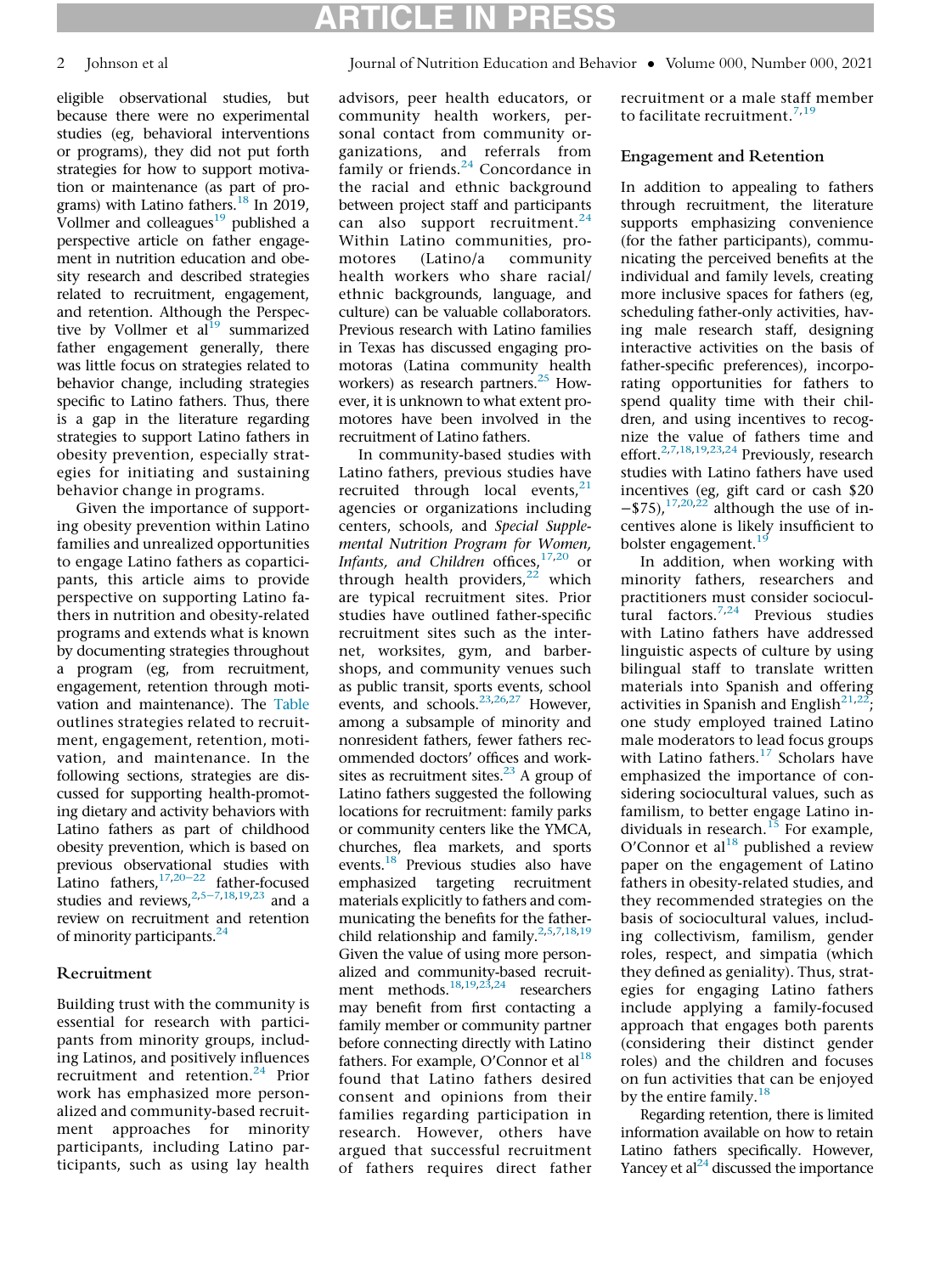$\frac{1}{2}$   $\frac{1}{2}$   $\frac{1}{2}$   $\frac{200}{2}$   $\frac{201}{2}$ Journal of Nutrition Education and Behavior • Volume 000, Number 000, 2021 Johnson et al 3

### <span id="page-2-0"></span>Table. Strategies for Working With Latino Fathers in Childhood Obesity Prevention **Phase** Phase Examples of Strategies<br>Recruitment Build support for the program with community organiza- Leverage interpersonal rela Leverage interpersonal relationships within tions (eg, churches, community advisory boards, community, neighborhood, and family to nonprofit organizations, and agencies) and community increase appeal with fathers. members (eg, neighbors), who can understand the value of fathers' participation and help demonstrate the value of participation to fathers. Develop relationships with female partners (and children's mothers) first and then connect directly with fathers. Engage fathers in identifying and recruiting other fathers. Engagement Collaborate with promotores (Latino/a community health Demonstrate understanding of fathers' identiworkers) so that a trusted, experienced, and relatable ties (as individuals, parents, and partners) community member can lead interactions with fathers and prioritize their values in program and their families. design and delivery. Incorporate fun and competitive games for fathers to teach and play with their children and consider traditional games that are familiar to fathers. Balance fathers' preferences for traditional foods with new offerings that are twists on traditional foods and preparations. Retention Host raffles at the end of each session with prizes for Incorporate meaningful tangible and intangifathers to select (include father-, mother-, and ble benefits for fathers and their families. child-focused prizes). Create welcoming spaces for fathers to interact with other fathers and build peer support (relationships with other fathers). Plan a celebratory final session with mementos of participation (eg, certificates, photographs, and gifts for families). Motivation Develop special father-only and father-child activities for Apply theories and principles from motivafathers to lead behavior change (during sessions and tional interviewing to build skills and internal at-home) and enhance relationships between fathers motivation for behavior change at the indiand children. vidual (father) and family levels. Incorporate child-led activities for fathers to learn from children and for children to lead behavior change. Provide rewards (eg, additional raffle tickets) to encourage fathers and family members to complete at-home activities in between sessions. Maintenance Ensure that all in-session recipes, active games, and Ease transition to maintenance by exercises can be done with the resources and conconsidering at-home resources straints available at home (inside and outside the home). and constraints (family context). Create alternate versions of in-session activities for use at home and with the entire family. Offer new (and additional) recipes, active games, and exercises for fathers and their families to try after the program ends.

Note: This table is organized like the table published by Vollmer et al<sup>[19](#page-5-11)</sup> on strategies for recruitment, engagement, and retention of fathers. However, this table outlines additional strategies for motivation and maintenance, which are relevant to nutrition education and behavioral nutrition programs. The strategies presented here are based on the authors' understanding of related literature and their experience with outreach, education, and research activities with Mexican-heritage families, including fathers, living in border communities in south Texas.

of community involvement to support retention of minority participants, including Latinos, specifically the use of community health workers and more intensive and frequent participant contacts; they also acknowledged that cultural adaptations might affect retention, such as matching racial/ethnic background of project staff and participants. The father engagement literature suggests that the use of male or father research staff can bolster retention.<sup>2,[19](#page-5-11)</sup> However, it is important to note discordant findings related to the concordance of gender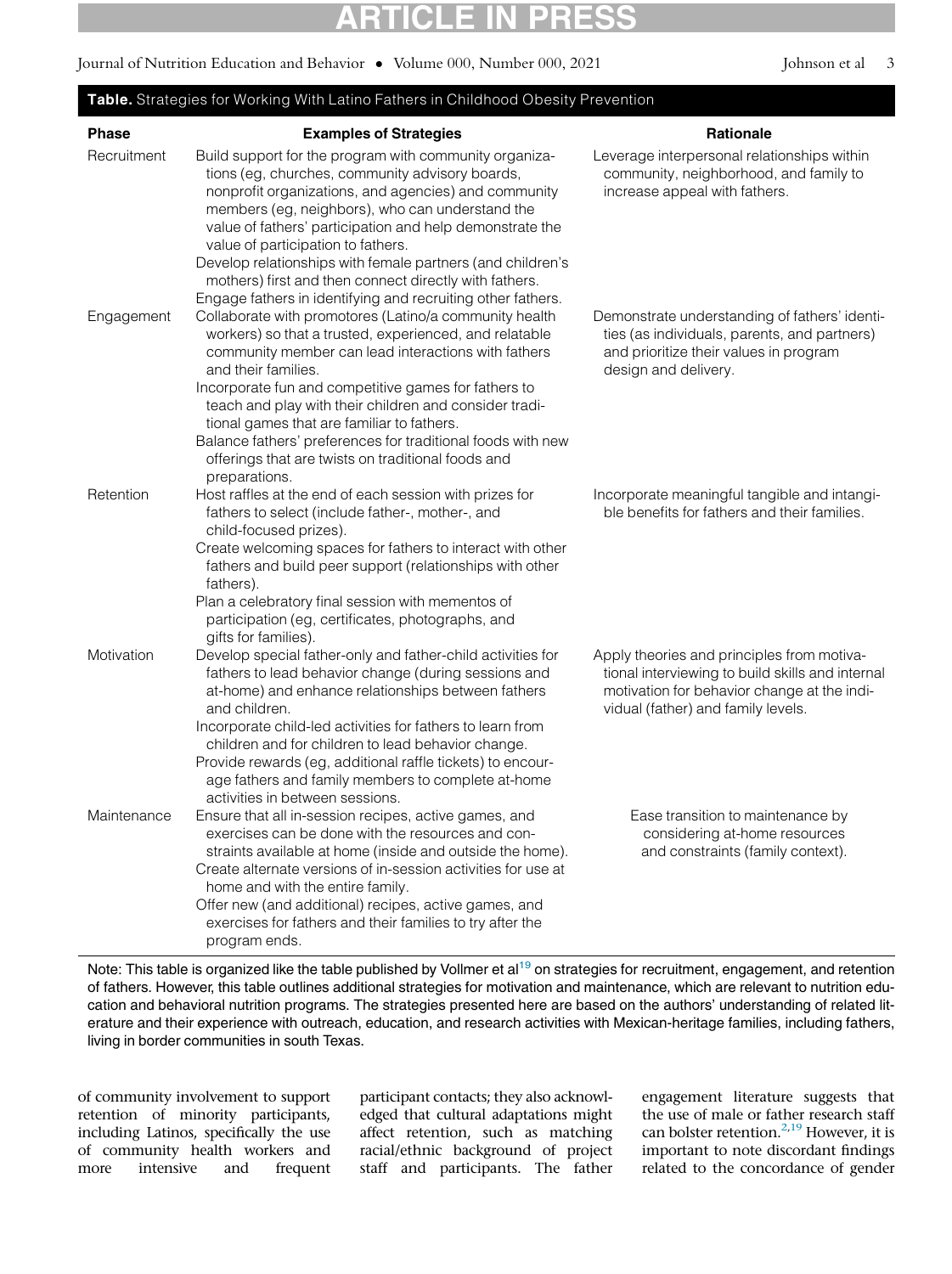and race/ethnicity between fathers and research personnel. For example, Davison et  $al^{23}$  $al^{23}$  $al^{23}$  reported that 73% of fathers said gender (of research personnel) did not matter and concordance in racial/ethnic background was not important to 85% of surveyed fathers. O'Connor et  $al<sup>18</sup>$  $al<sup>18</sup>$  $al<sup>18</sup>$  mentioned the importance of simpatia of research staff in retention or an empathetic approach in communications.

Overall, there are 3 recommendations for recruitment, engagement, and retention with Latino fathers. First, studies and programs can benefit from applying a family-focused approach to recruitment, engagement, and retention, such as focusing on the benefits for the entire family and engaging the mothers as co-parents. $5,6,18,19,23$  $5,6,18,19,23$  $5,6,18,19,23$  $5,6,18,19,23$  $5,6,18,19,23$  Second, collaboration with promotores (Latino/a community health workers) and formative research can be valuable in the development and implementa-tion of specific strategies.<sup>[19](#page-5-11)[,24](#page-5-4)</sup> Third, it is important to consider Latino fathers' unique sociocultural values throughout the study or program (eg, familism, etc), how fathers value their time, and their preferences for learning, activities, and foods. For example, employment demands (eg, schedules, commutes, labor requirements) affect the time and energy that Latino fathers have for nonwork activities like participation in a study or program.[17,](#page-5-9)[20](#page-5-12) Using data from 2014 national survey, Latino men made up more of the Latino workforce than women (56.7% vs 43.3.%) and typically were employed in occupations with higher wages than women (eg, construction vs maids and housekeeping cleaners); however, the wages and benefits of Latino/a workers were below all other racial/ethnic groups (White, Asian, and Black). $28$ Latino fathers tend to provide the main source of household income, and there are trade-offs between time spent working and time spent in study or program activities. Because Latino fathers generally have positive attitudes toward their families, fathers may be more likely to participate when they have opportunities to spend quality time with family members and strengthen bonds.<sup>[18](#page-5-10)</sup> Prior research also has emphasized

ARTICLE IN PRESS 4 Johnson et al Journal of Nutrition Education and Behavior • Volume 000, Number 000, 2021

> fathers' preferences for hands-on and interactive learning activities and fun, active, and competitive games.[2](#page-4-5)[,19](#page-5-11) Specifically, for Latino fathers, others have documented their preferences for more traditional and foods and preparations and their desires to continue food traditions with their families.<sup>[17](#page-5-9)[,18](#page-5-10)[,29](#page-5-18)</sup>

## Motivation and Maintenance

There is little guidance on how to motivate Latino fathers toward behavior change or help them maintain behavior changes because there a dearth of published papers on obesity-related programs with Latino fa-thers.<sup>[18](#page-5-10)</sup> Overall, the literature on father engagement supports applying a family-focused or family-centered approach in program design and delivery.[5](#page-4-2),[6,](#page-4-4)[18,](#page-5-10)[23](#page-5-13) Findings from qualitative research with Latino fathers provide additional support for programs that target behavior change at the individual (father) and family levels and support fathers as co-parents. $17,20$  $17,20$ In addition, Morgan et  $al<sup>2</sup>$  recommended that researchers consider a strengths-based approach in all aspects of program delivery, opportunities for reciprocal reinforcement between fathers and children, and a focus on practical, evidence-based tips to encourage and sustain behavior change with fathers in childhood obesity programs.<sup>[2](#page-4-5)</sup> Strengths-based programs with Latino fathers can be based on formative research and developed in collaboration with promotores or other lay health lead-ers (eg, peer educators).<sup>[19](#page-5-11)[,20](#page-5-12),[24,](#page-5-4)[25](#page-5-5)</sup> Working with the community allows programs to consider context and sociocultural considerations relevant to Latino fathers and their families.

Currently, O'Connor and colleagues $^{30,31}$  $^{30,31}$  $^{30,31}$  $^{30,31}$  are leading a translation of the Healthy Dads, Healthy Kids (HDHK) program for Latino fathers and their children in Houston, Texas. Morgan et al $^{26,27}$  $^{26,27}$  $^{26,27}$  $^{26,27}$  originally developed HDHK as an obesity treatment program for predominantly White fathers and their children in Australia and demonstrated success in efficacy and effectiveness trials. Although adapting a program can be difficult, their HDHK translation will generate valuable insights for

supporting and sustaining behavior change with Latino fathers.  $30,31$  $30,31$  $30,31$ 

## DISCUSSION

As Morgan et al<sup>7</sup> described, fathers have critical and independent roles that influence dietary and physical activity behaviors within their families. Although they have the potential to be powerful agents of behavior change, fathers, especially Latino fathers, have been overlooked in studies and pro-grams related to childhood obesity.<sup>[5](#page-4-2)</sup>

Indeed, reviews of such works have not culminated with recommended strategies specific to engaging Latino fathers because (1) racial and ethnic minorities, including Latinos, have been historically excluded from research and (2) researchers have inconsistently reported race and ethnicity for parents and caregivers.<sup>5</sup>

 $^{-7}$  The review by O'Connor et al<sup>[18](#page-5-10)</sup> is an exception. From the authors' perspective, silence or omission around race and ethnicity has hindered understanding how to support Latino fathers in childhood obesity prevention.

Given the demographic trends and critical need to support health for Latino populations, there are unrealized opportunities for researchers and practitioners to engage Latino fathers in childhood obesity prevention programs, and specifically in family-centered programs. The strategies described herein are generally supported by O'Connor et al. $18$ Latino individuals, particularly fathers, continue to be underrepresented in childhood obesity prevention research.5[−](#page-4-2)<sup>7</sup> Moving forward, nutrition researchers and professionals may approach this gap by engaging in self-reflection and embracing opportunities for professional development. For example, nutrition researchers and professionals could participate in training related to the cultural relevance of approaches, minority health, and health disparities and deliberately engage with minoritized populations through community-centered research and outreach. Professionals with increased awareness, skills, and experience might be more likely to initiate research with Latino populations.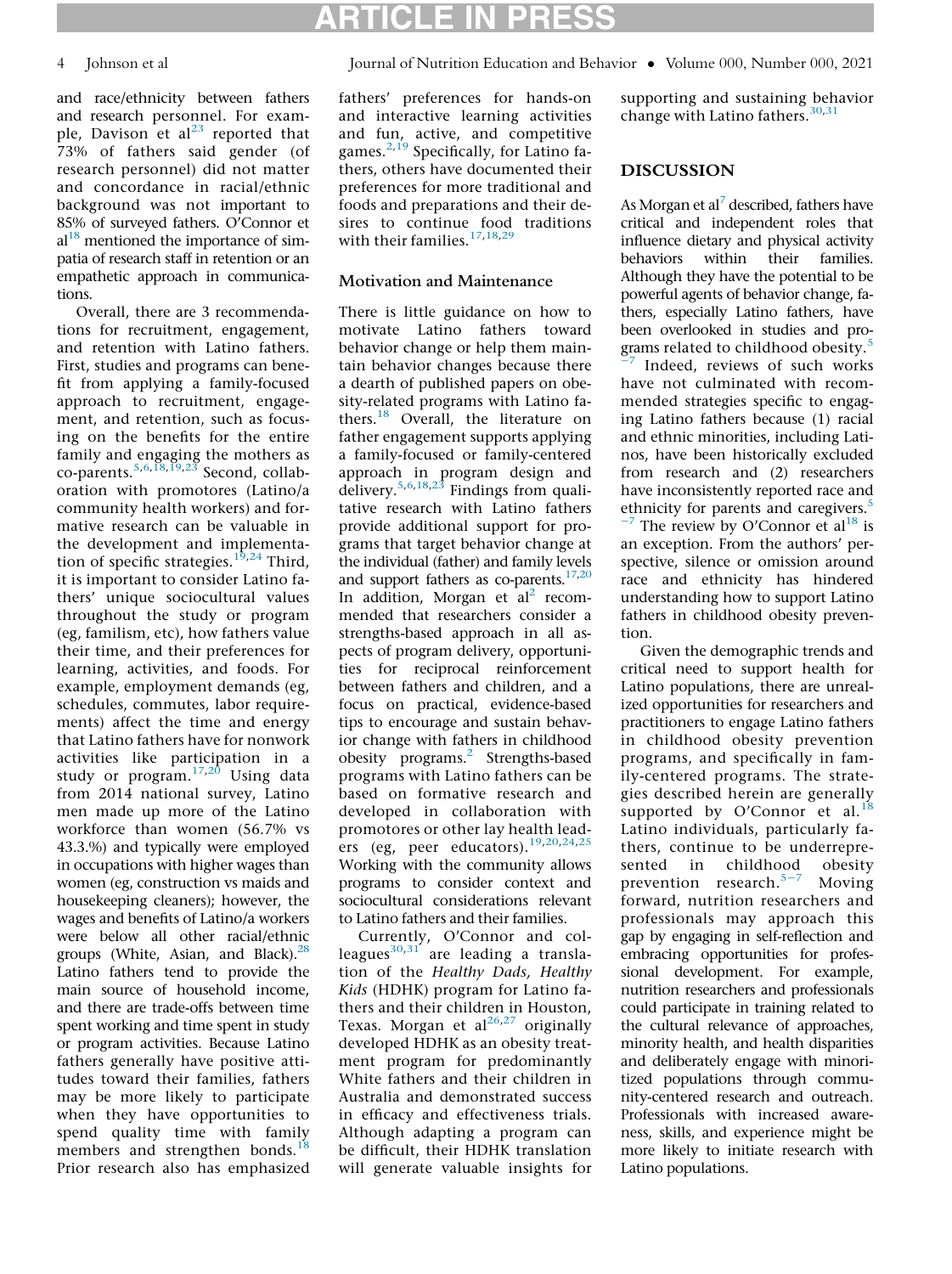$\frac{1}{2}$   $\frac{1}{2}$   $\frac{1}{2}$   $\frac{200}{2}$   $\frac{201}{2}$ Journal of Nutrition Education and Behavior • Volume 000, Number 000, 2021 Johnson et al 5

Given that the nutrition workforce is primarily female and non-Hispanic White, $32$  it will likely require additional work for existing nutrition professionals to shift perspectives toward mindful inclusion of Latino fathers. As a field, growth is needed. Specifically, the nutrition workforce needs more Latino/a professionals to help reflect the racial/ethnic composition of the population, consider sociocultural aspects of nutrition, and better serve communities and clients. Although changes take time, individuals can begin by focusing on health equity, seeking guidance from policies documented in the updated 10 Essential Public Health Services,<sup>33</sup> Healthy Peo-ple 2030,<sup>[34](#page-5-22)</sup> and the Academy of Nutri-tion and Dietetics' Code of Ethics.<sup>[35](#page-5-23)</sup>

## IMPLICATIONS FOR RESEARCH AND PRACTICE

<span id="page-4-5"></span><span id="page-4-0"></span>In future work with parents or caregivers, it is recommended to (1) carefully assess and report on gender, race, ethnicity, and other characteristics, such as family structure or household composition, that describe participating individuals, and (2) separate results by gender for gender-inclusive studies or programs.<sup>[5](#page-4-2)</sup> As Davison et al<sup>5</sup> outlined:

<span id="page-4-1"></span>Greater transparency in reporting is needed and the tendency to generalize the results of mother-only studies to "parents" should be avoided. Likewise, studies should measure and report information on household composition, father residential status and father relationship with the target child (ie, biological father, step father, grandfather) given their implications for fathers' involvement in weight-related parenting and participation in obesity interventions. (p. 175)

<span id="page-4-4"></span><span id="page-4-3"></span><span id="page-4-2"></span>Caregivers are unique individuals; well-designed studies founded on this premise will likely foster an understanding of how all individuals, including fathers and other male caregivers, influence health in their families. Future research will be strengthened by incorporating an inclusive approach to the design of studies and programs. In addition,

practitioners might consider these strategies when tailoring education and counseling with Latino caregivers, including fathers. Community engagement is an important part of developing culturally relevant studies and programs.<sup>[24](#page-5-4)</sup> Collaboration with promotores (Latino/a community health workers) aligns with recommendations and may enhance nutrition education or behavioral programs with Latino fathers.  $24,25$  $24,25$ Finally, there are opportunities to not only engage more Latino fathers as participants and clients but also to hire, train, and mentor Latino fathers as promotores and peer educators in research and programs. For example, nutrition programs, like the Expanded Food and Nutrition Education Program and Supplemental Nutrition Assistance Program Education, may benefit by including diverse male staff members as peer educators. Potential benefits include the ability of Latino fathers to relate to individual clients and their families, helping to enhance client experiences. Without actions to address the pipeline, it is not possible to engage more Latino fathers in nutrition research, education, and outreach.

Of note, given that the nutrition workforce is primarily female and non-Hispanic White, $32$  there is a critical need to diversify the nutrition workforce so that it includes people of different races, ethnicities, and genders. It is encouraging that the Society of Nutrition Education and Behavior and the Academy of Nutrition and Dietetics have centered equity in their organizational vision and mission and defined their positions through statements on diversity, inclusion, and equity. $36-38$  There are additional opportunities to engage younger individuals in nutritionrelated initiatives. For example, nutrition-focused youth development programs like 4-H may engage adolescents and emergent adults who represent different communities, households, and families. Youth development programs can ignite and develop young people's interests in nutrition, increase their knowledge and skills, and enhance their experiences in nutrition undergraduate and graduate programs. In addition, in academia, nutrition professionals can

mentor students, especially students of different races, ethnicities, and genders, and first-generation students, through service-learning opportunities, which may facilitate their transition into nutrition-related professions. Efforts to augment the nutrition workforce will promote diversity and inclusion in research and practice and support culturally relevant research and programs going forward.

## ACKNOWLEDGMENTS

This work is supported by Agriculture and Food Research Initiative Competitive Grant no. 2015-68001-23234 (ascension no. 1005563) from the US Department of Agriculture National Institute of Food and Agriculture.

## **REFERENCES**

- 1. [Khandpur N, Blaine RE, Fisher JO,](http://refhub.elsevier.com/S1499-4046(21)00021-X/sbref0001) [Davison KK. Fathers' child feeding](http://refhub.elsevier.com/S1499-4046(21)00021-X/sbref0001) [practices: a review of the evidence.](http://refhub.elsevier.com/S1499-4046(21)00021-X/sbref0001) Appetite[. 2014;78:110–121.](http://refhub.elsevier.com/S1499-4046(21)00021-X/sbref0001)
- 2. [Morgan PJ, Young MD. The influence](http://refhub.elsevier.com/S1499-4046(21)00021-X/sbref0002) [of fathers on children](http://refhub.elsevier.com/S1499-4046(21)00021-X/sbref0002)'[s physical activity](http://refhub.elsevier.com/S1499-4046(21)00021-X/sbref0002) [and dietary behaviors: insights, recom](http://refhub.elsevier.com/S1499-4046(21)00021-X/sbref0002)[mendations and future directions.](http://refhub.elsevier.com/S1499-4046(21)00021-X/sbref0002) Curr Obes Rep[. 2017;6:324–333.](http://refhub.elsevier.com/S1499-4046(21)00021-X/sbref0002)
- 3. [Neshteruk CD, Nezami BT, Nino-](http://refhub.elsevier.com/S1499-4046(21)00021-X/sbref0003)[Tapias G, Davison KK, Ward DS. The](http://refhub.elsevier.com/S1499-4046(21)00021-X/sbref0003) [influence of fathers on children's physi](http://refhub.elsevier.com/S1499-4046(21)00021-X/sbref0003)[cal activity: a review of the literature](http://refhub.elsevier.com/S1499-4046(21)00021-X/sbref0003) [from 2009 to 2015.](http://refhub.elsevier.com/S1499-4046(21)00021-X/sbref0003) Prev Med. 2017;102: [12–19.](http://refhub.elsevier.com/S1499-4046(21)00021-X/sbref0003)
- 4. Parker K, Wang W. Modern parenthood: roles of moms and dads converge as they balance work and family. [https://www.](https://www.pewsocialtrends.org/2013/03/14/modern-parenthood-roles-of-moms-and-dads-converge-as-they-balance-work-and-family/) [pewsocialtrends.org/2013/03/14/mod](https://www.pewsocialtrends.org/2013/03/14/modern-parenthood-roles-of-moms-and-dads-converge-as-they-balance-work-and-family/)[ern-parenthood-roles-of-moms-and](https://www.pewsocialtrends.org/2013/03/14/modern-parenthood-roles-of-moms-and-dads-converge-as-they-balance-work-and-family/)[dads-converge-as-they-balance-work](https://www.pewsocialtrends.org/2013/03/14/modern-parenthood-roles-of-moms-and-dads-converge-as-they-balance-work-and-family/)[and-family/.](https://www.pewsocialtrends.org/2013/03/14/modern-parenthood-roles-of-moms-and-dads-converge-as-they-balance-work-and-family/) Accessed September 15, 2020.
- 5. [Davison KK, Kitos N, Aftosmes-Tobio](http://refhub.elsevier.com/S1499-4046(21)00021-X/sbref0005) [A, et al. The forgotten parent: fathers'](http://refhub.elsevier.com/S1499-4046(21)00021-X/sbref0005) [representation in family interventions](http://refhub.elsevier.com/S1499-4046(21)00021-X/sbref0005) [to prevent childhood obesity.](http://refhub.elsevier.com/S1499-4046(21)00021-X/sbref0005) Prev Med. [2018;111:170–176.](http://refhub.elsevier.com/S1499-4046(21)00021-X/sbref0005)
- 6. [Davison KK, Gicevic S, Aftosmes-To](http://refhub.elsevier.com/S1499-4046(21)00021-X/sbref0006)[bio A, et al. Fathers' representation in](http://refhub.elsevier.com/S1499-4046(21)00021-X/sbref0006) [observational studies on parenting and](http://refhub.elsevier.com/S1499-4046(21)00021-X/sbref0006) [childhood obesity: a systematic review](http://refhub.elsevier.com/S1499-4046(21)00021-X/sbref0006) [and content analysis.](http://refhub.elsevier.com/S1499-4046(21)00021-X/sbref0006) Am J Public Health. [2016;106:e14–e21.](http://refhub.elsevier.com/S1499-4046(21)00021-X/sbref0006)
- 7. [Morgan PJ, Young MD, Lloyd AB, et al.](http://refhub.elsevier.com/S1499-4046(21)00021-X/sbref0007) [Involvement of fathers in pediatric obe](http://refhub.elsevier.com/S1499-4046(21)00021-X/sbref0007)[sity treatment and prevention trials: a](http://refhub.elsevier.com/S1499-4046(21)00021-X/sbref0007)